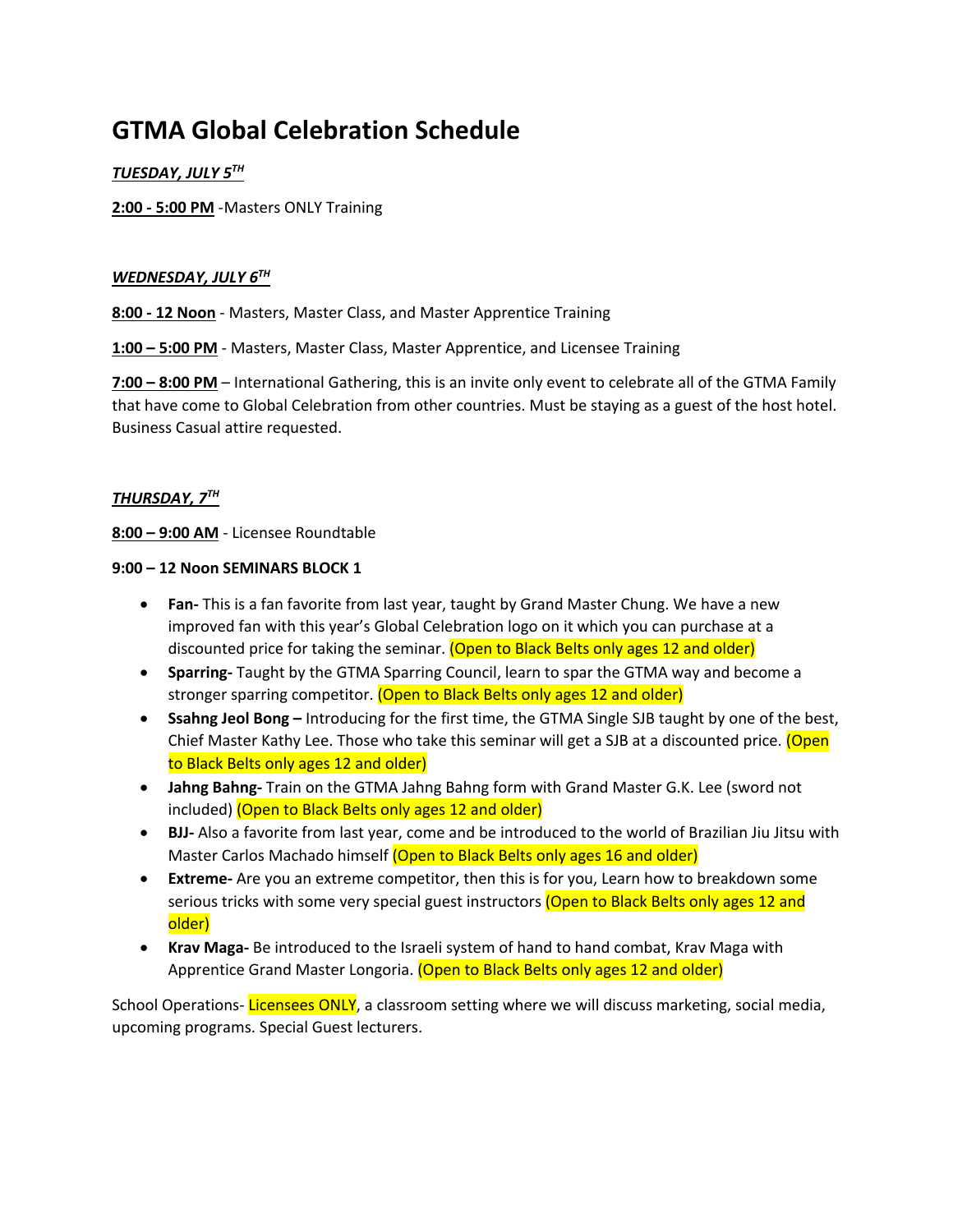#### **1:00 – 4:00 PM SEMINARS BLOCK 2**

- **Tai Chi-** Grand Master Chung will be teaching an introduction to Tai Chi, a great way to work on techniques, especially for forms competitors. (Open to Black Belts only ages 12 and older)
- **Practical Pad Drills-** This is a high intensity class that breaks down effective pad drills to help you understand the applications of your techniques, taught by Apprentice Grand Master Droege and Apprentice Grand Master Longoria. (Open to Black Belts only ages 12 and older)
- **Stick Sparring-** Apprentice Grand Master Westbrook and Chief Master Niblock are ready to sharpen your stick combat skills. (Open to Black Belts only ages 12 and older)
- **Sword-** Learn proper skills and how to implement them into the GTMA sword form with one of the world's most renowned swordsman, Grand Master G.K. Lee. (sword not included) (Open to Black Belts only ages 12 and older)
- **BJJ-** Also a favorite from last year, come and be introduced to the world of Brazilian Jiu Jitsu with Master Carlos Machado himself (Open to Black Belts only ages 12 and older)
- **Movie Martial Arts-** Lights, camera, action. Come join the Adrenaline Action Design team and learn how to make a little martial arts movie magic. Some very special guest instructors will be there! (Open to Black Belts only ages 12 and older)
- **GSHIM-** Go over the color belt forms with Chief Master Ken Reynolds. (Open to Black Belts only ages 12 and older)
- **Teen Talk/H&L Hope Foundation–** Mr. Chris Hanson is a certified Youth & Young Adults Leadership Coach, Trainer & Speaker. He will be doing a talk on bullying and suicide awareness. This is a FREE event for all licensees as well as parents and guardians. (Open to all ages and ranks with parents)

**4:00 – 5:00 PM** - Dr. Mark Shirley will introduce the GTMA nutrition and fitness program. (Open to all ages and ranks with parents)

**5:00 – 6:00 PM** - GSHIM Form Polish- This is a FREE event for all students. Taught by the 2022 GTMA Master's class, come and have one of these Master's review your form so you are ready for testing and competition. (Open to all ages (dragon squad and above) and ranks – must have knowledge of the entire GShim Form)

*FRIDAY, JULY 8TH*

**8:00 – 9:00 AM** - Testing Judges Meeting

- **9:00 – 11:00 AM** International Testing
- **11:00 – 12 Noon** Judges Seminar Mandatory for all Black Belts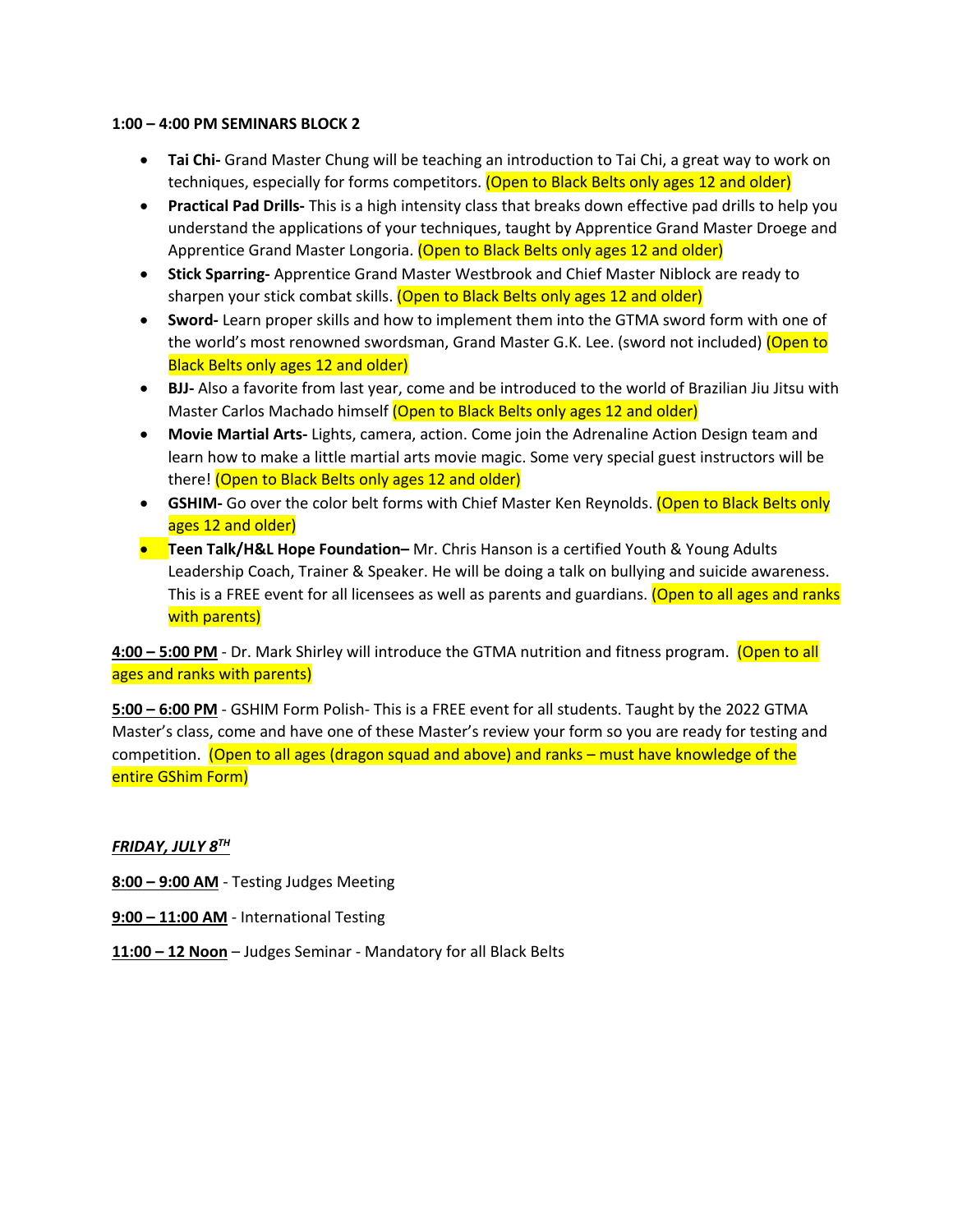#### **1:00 – 4:00 PM SEMINARS BLOCK 3**

- **Ssahng Jeol Bong –** Introducing for the first time, the GTMA Single SJB taught by one of the best, Chief Master Kathy Lee. Those who take this seminar will get a SJB at a discounted price. (Open to Black Belts only ages 12 and older)
- **Stick Sparring** Apprentice Grand Master Westbrook and Chief Master Niblock are ready to sharpen your stick combat skills. (Open to Black Belts only ages 12 and older)
- **Fan –** This is a fan favorite from last year, taught by Grand Master Chung. We have a new improved fan with this year's Global Celebration logo on it which you can purchase at a discounted price for taking the seminar. (Open to Black Belts only ages 12 and older)
- **Jahng Bahng-** Train on the GTMA Jahng Bahng form and proper techniques (Jahng Bahng not included) (Open to Black Belts only ages 12 and older)
- **Sword –** Learn proper skills and how to implement them into the GTMA sword form with one of the world's most renowned swordsman, Grand Master G.K. Lee. (sword not included) (Open to Black Belts only ages 12 and older)
- **Movie Martial Arts** Lights, camera, action. Come join the Adrenaline Action Design team and learn how to make a little martial arts movie magic. Some very special guest instructors will be there! (Open to Black Belts only ages 12 and older)
- **Judo –** New to GTMA, come and learn some of the fundamental techniques of judo with twotime Olympic medalist, Mr. Jimmy Pedro (Open to All Ranks ages 16 and older)
- **Sparring –** Taught by the GTMA Sparring Council, learn to spar the GTMA way and become a stronger sparring competitor (Open to Black Belts only ages 12 and older)
- **Gun Safety –** Space is limited for this seminar, for students 21 and up. Learn some of the basics of gun safety with Apprentice Grand Master Droege (Open to All Ranks ages 21 and older)
- **Yoga –** This is a FREE event for all parents, spouses, and guests with someone in a seminar ages 16 and up. Don't just sit in a chair and watch, join us for a basic Yoga class and have some fun!

School Operations – Licensees ONLY, a classroom setting where we will discuss marketing, social media, upcoming programs. Special Guest lecturers.

**4:00 – 5:00** - H&L Hope talk – Learn more about the H&L Hope foundation, how to participate, apply for grants, and benefits for you and your students. (Open to all ages and ranks with parents)

**6:00 – 8:00** - GTMA Master Ceremony. Please join us for this very special and intimate ceremony as we celebrate the achievement of ascending to the rank of Master. Appropriate Black Belt event attire requested.

**8:00 – 10:00** - GTMA Global Celebration Gala – Please join us for the party of the year for a delicious plated dinner, awards, and special GTMA surprises. This is a ticket only event, cocktail attire required.